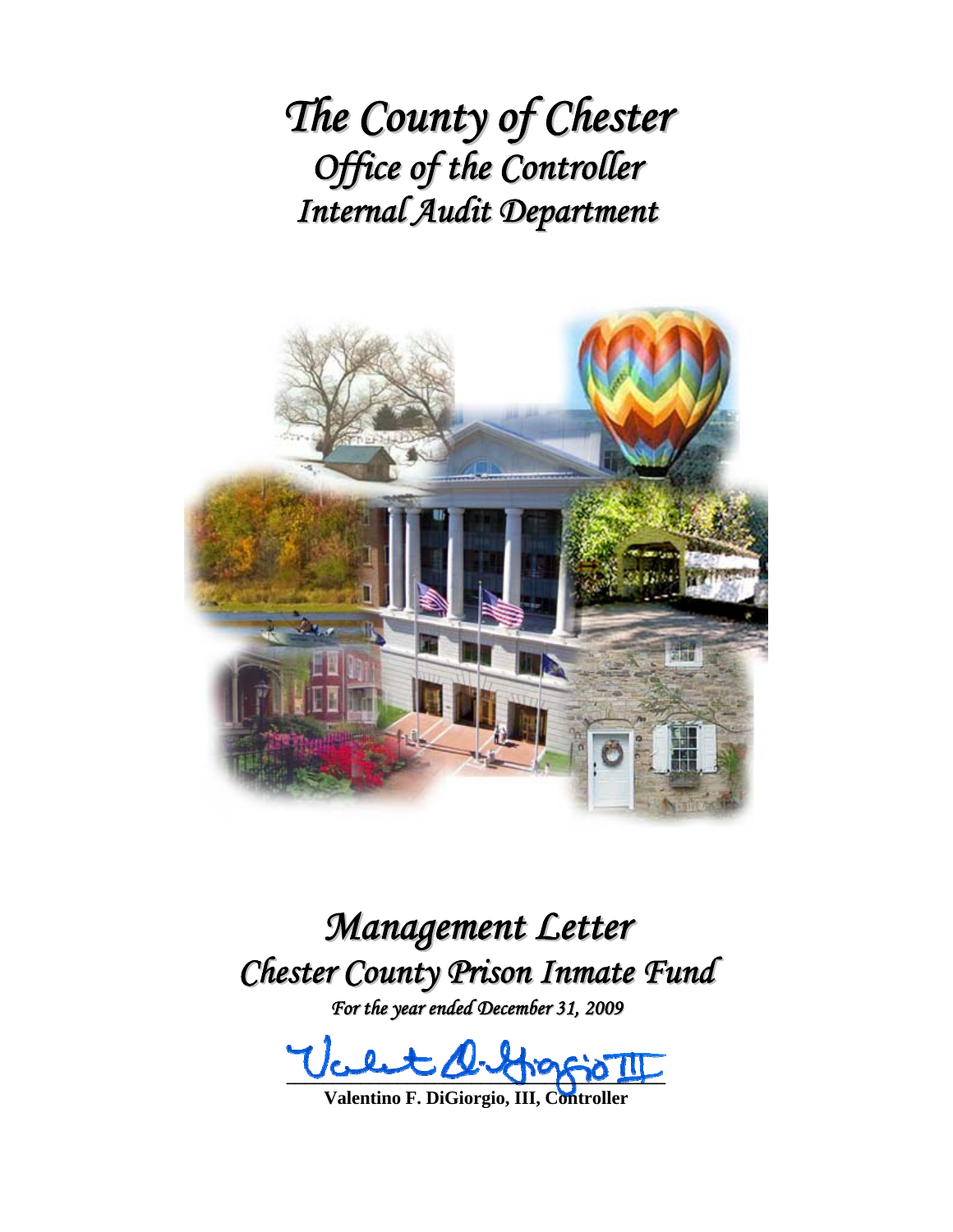### **To: Warden D. Edward McFadden**

### *Introduction*

On March 26, 2010, Internal Audit completed an audit of the *Chester County Prison Inmate Fund* (*Inmate Fund*) for the year ended December 31, 2009. Sharon Kaye Jones, CIA, was the auditorin-charge. Internal Audit is required by County Code to review county offices annually to ensure compliance with policies and procedures and to assess their overall internal control structure. The scope of our audit included a review of the following:

- Cash and Petty Cash
- Accounts Receivable
- Accounts Payable
- Cash Receipts
- Cash Disbursements
- Voided Transactions
- Compliance Escheats

We conducted our audit in accordance with generally accepted auditing standards and standards applicable to financial audits contained in *Government Auditing Standards* published by the Comptroller of the United States. We have also issued our Independent Auditor's Report on compliance and Internal Control over Financial Reporting concurrent with this management letter. Disclosures and other information in this report (also dated March 26, 2010) should be considered in conjunction with this management letter.

### *Executive Summary*

The management and staff of the *Inmate Fund* are, in all material respects, in compliance with policies and procedures imposed by the County of Chester, and by prison management. There were no matters of a significant nature in the overall internal control structure or in the area of compliance. The audit did however identify several instances of a lesser significance regarding noncompliance with County and office policies and procedures. These matters are included herein.

Internal Audit would like to thank the management and staff of the Chester County Prison for their cooperation and assistance during the course for this audit. A copy of our "Audit Findings" and "Recommendations" are included within this management letter for your review and comment.

Please feel free to contact our office at 610-344-5913 should you have any questions or concerns.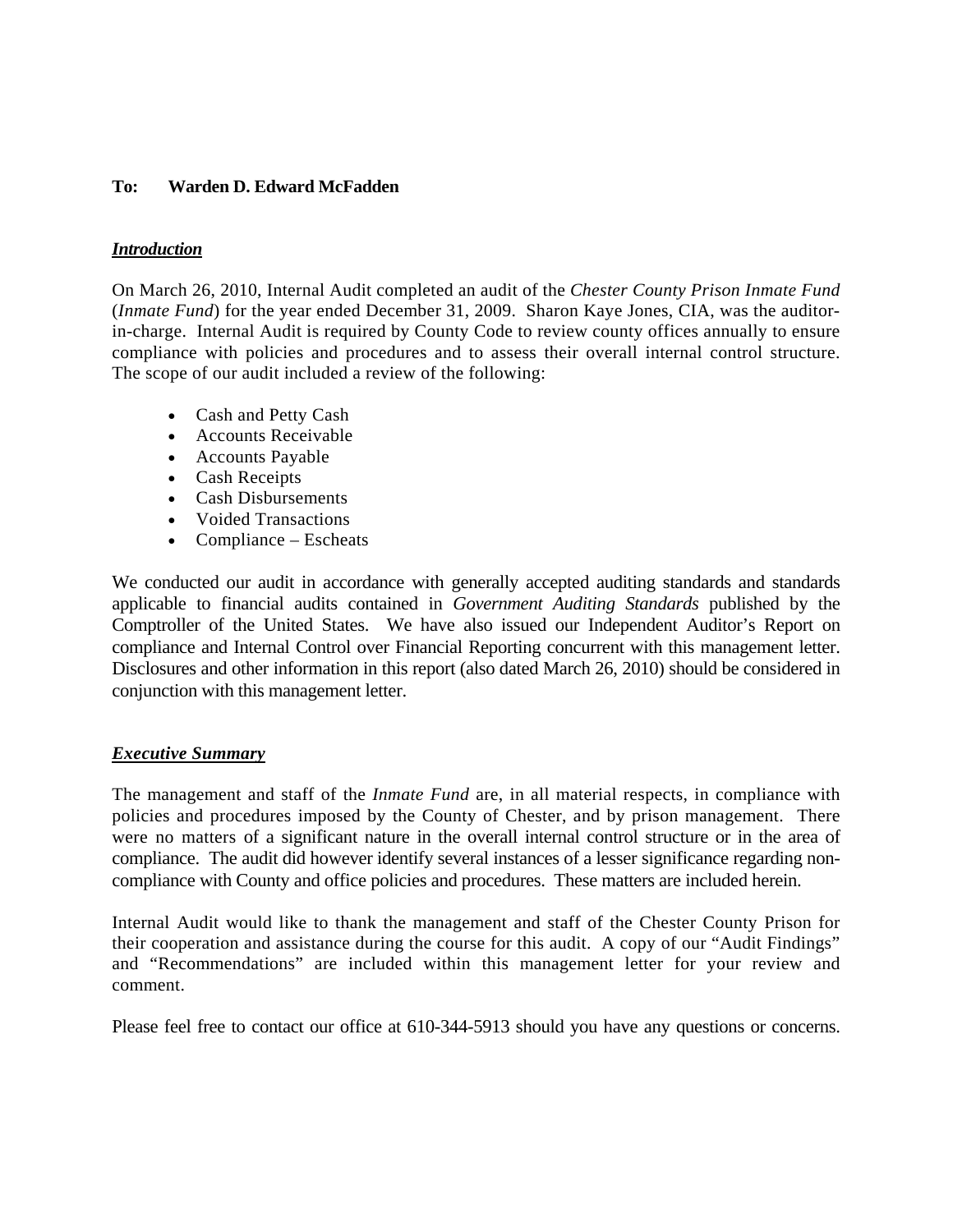# **COUNTY OF CHESTER CHESTER COUNTY PRISON INMATE FUND FINDINGS AND RECOMMENDATIONS FOR THE YEAR ENDED DECEMBER 31, 2009**

## **I. COMPLIANCE WITH POLICIES AND PROCEDURES**

### Finding 1: Voided Transactions

Internal Audit noted the following:

- In 3 instances, the reason for voiding the receipt was not documented.
- In 5 instances, the replacement receipt was not referenced.
- In 7 instances, the office check copy was not marked "void".

### Recommendation

Since hard copies of receipts are no longer kept by the Prison bookkeeping department, it is necessary for the staff to remember to enter information related to a voided receipt within the reversing receipt's *transaction notes*. At the very least, the staff should detail the reason for the void and reference any and all replacement receipts. This will provide an acceptable audit trail for the monies related to the original cash receipt.

Office copies of voided checks should be properly marked "void" regardless of whether they originated in a previous or current year.

### *Auditee Response*

*Management of the Chester County Prison has accepted the recommendation*.

### Finding 2: Stale Dated Checks

Stale dated checks are not voided in a timely manner. There were 141 outstanding checks issued in February through May 2009 that were not voided as of 12/31/09.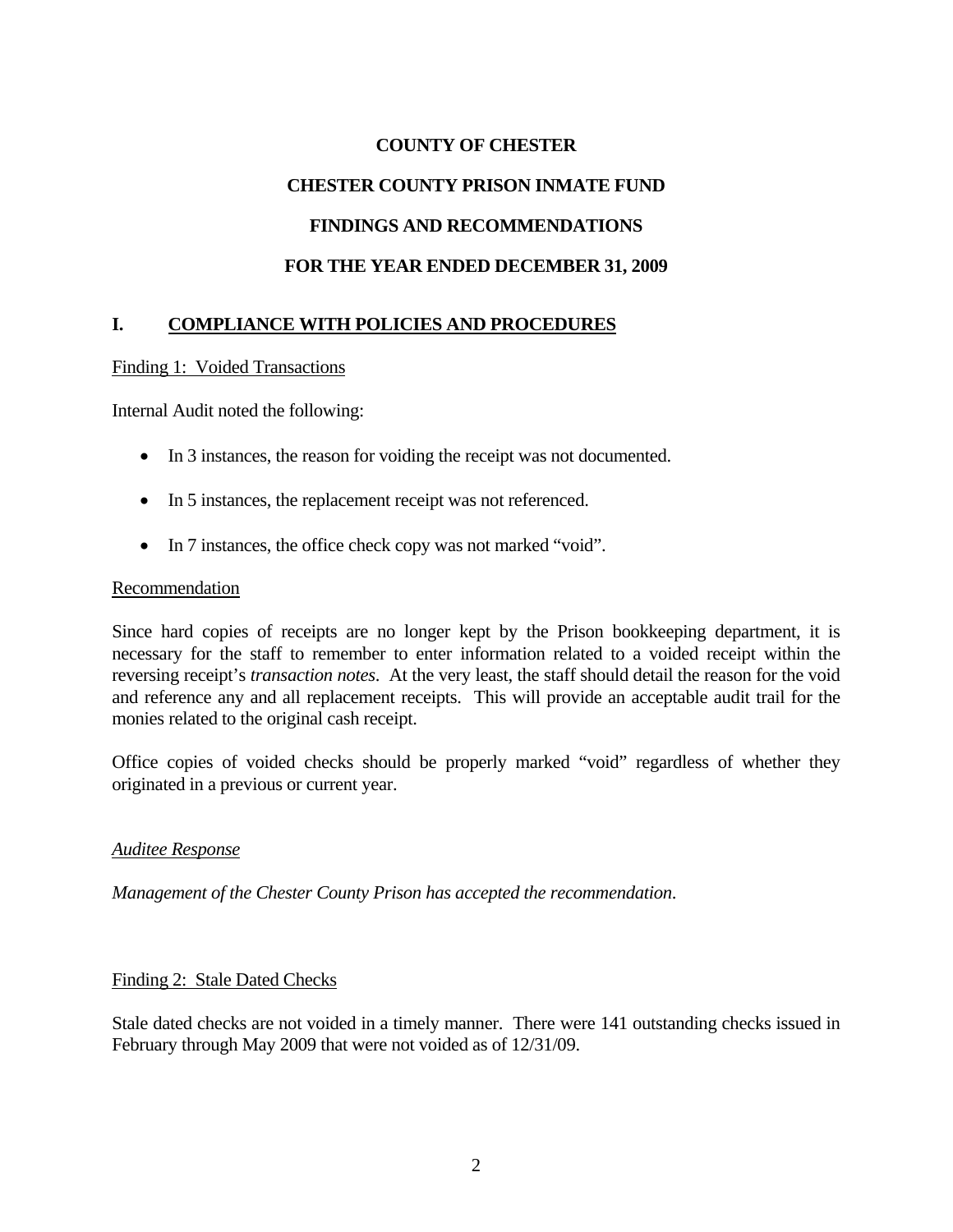## **COUNTY OF CHESTER CHESTER COUNTY PRISON INMATE FUND FINDINGS AND RECOMMENDATIONS FOR THE YEAR ENDED DECEMBER 31, 2009**

## **I. COMPLIANCE WITH POLICIES AND PROCEDURES**

### Finding 2 (continued)

### **Recommendation**

Prison Inmate Fund checks are void after 180 days. Internal Audit recommends that a listing of outstanding checks be reviewed each month along with the bank reconciliation process and any checks that are aged over 180 days be researched. Once the Prison has performed the necessary "due diligence", the checks should either be considered unclaimed and applied to the inmate's unpaid IFR, restitution balance or held for future escheatment to the Commonwealth of Pennsylvania.

#### *Auditee Response*

*Management of the Chester County Prison has accepted the recommendation.*